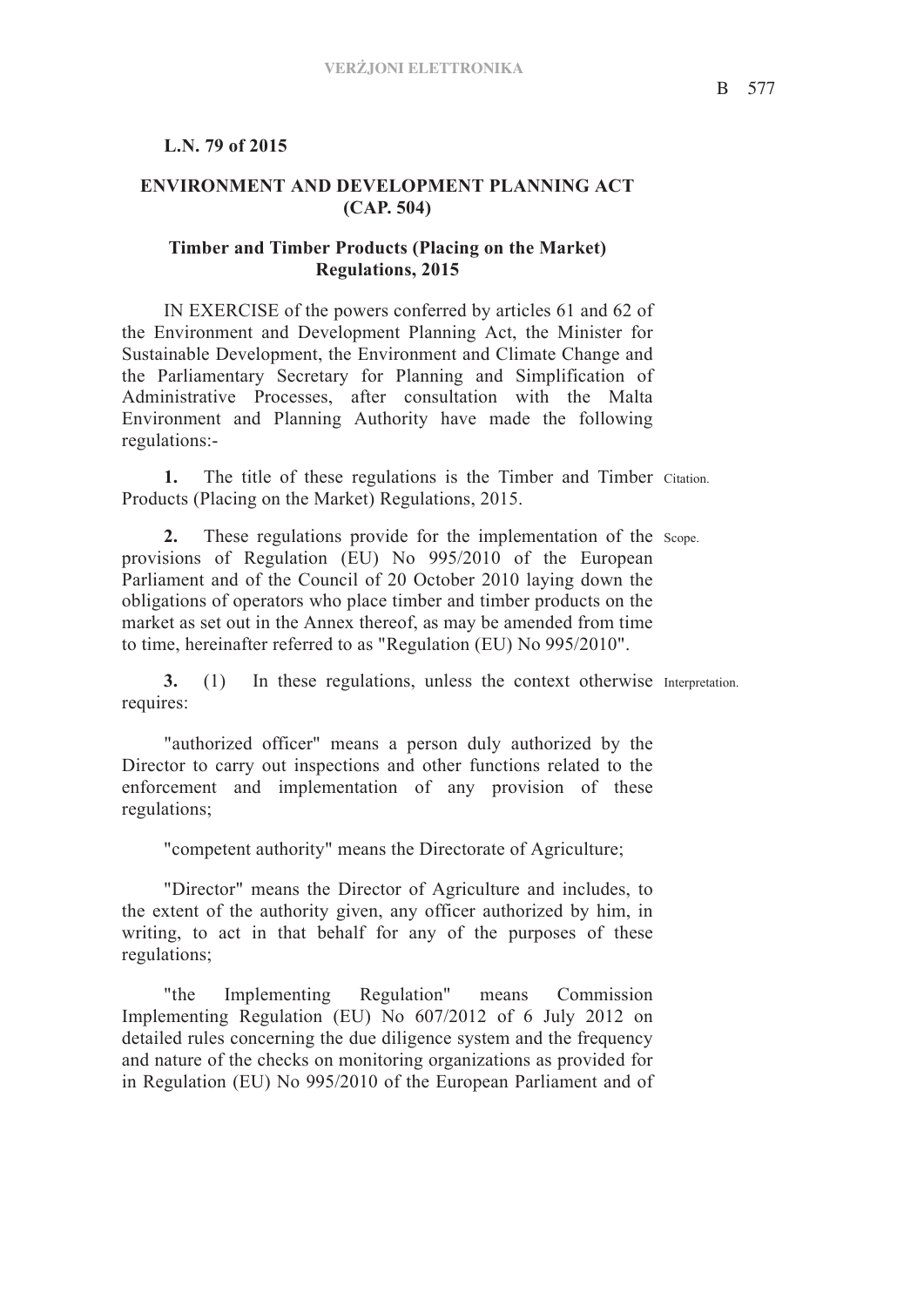the Council laying down the obligations of operators who place timber and timber products on the market;

"internal market" means the internal market of the European Union;

"notice of remedial actions" means a notice served upon an operator in accordance with regulation 7;

"operator" means any natural or legal person that places timber or timber products on the EU market for the first time;

"person" means any person, whether natural or legal, corporate or incorporate, and includes any person acting on his own behalf or under the instructions of any employer, master or owner;

"timber" means timber and timber products, as set out in the Annex to Regulation (EU) No. 995/2010.

(2) Unless the context otherwise requires, words and expressions used in these regulations shall have the same meaning assigned to them in Article 2 of Regulation (EU) No 995/2010.

(3) In the event that any of these regulations conflict with the provisions of Regulation (EU) No 995/2010, the latter shall prevail.

Competent authority.

**4.** The Directorate of Agriculture shall be the competent authority for the purposes of:

(a) Regulation (EU) No 995/2010;

(b) the Implementing Regulation; and

(c) Commission Delegated Regulation (EU) No 363/ 2012 of 23 February 2012 on the procedural rules for the recognition and withdrawal of recognition of monitoring organizations as provided for in the Regulation (EU) No 995/ 2010 of the European Parliament and of the Council laying down the obligations of operators who place timber and timber products on the market.

Inspections. **5.** (1) An operator shall permit any authorized officer, at all reasonable times, for the purposes of carrying out his functions under these regulations and upon production of identification:

(a) to enter into premises after giving prior notice:

Provided that the requirement to give prior notice does not apply in cases when efforts to arrange an appointment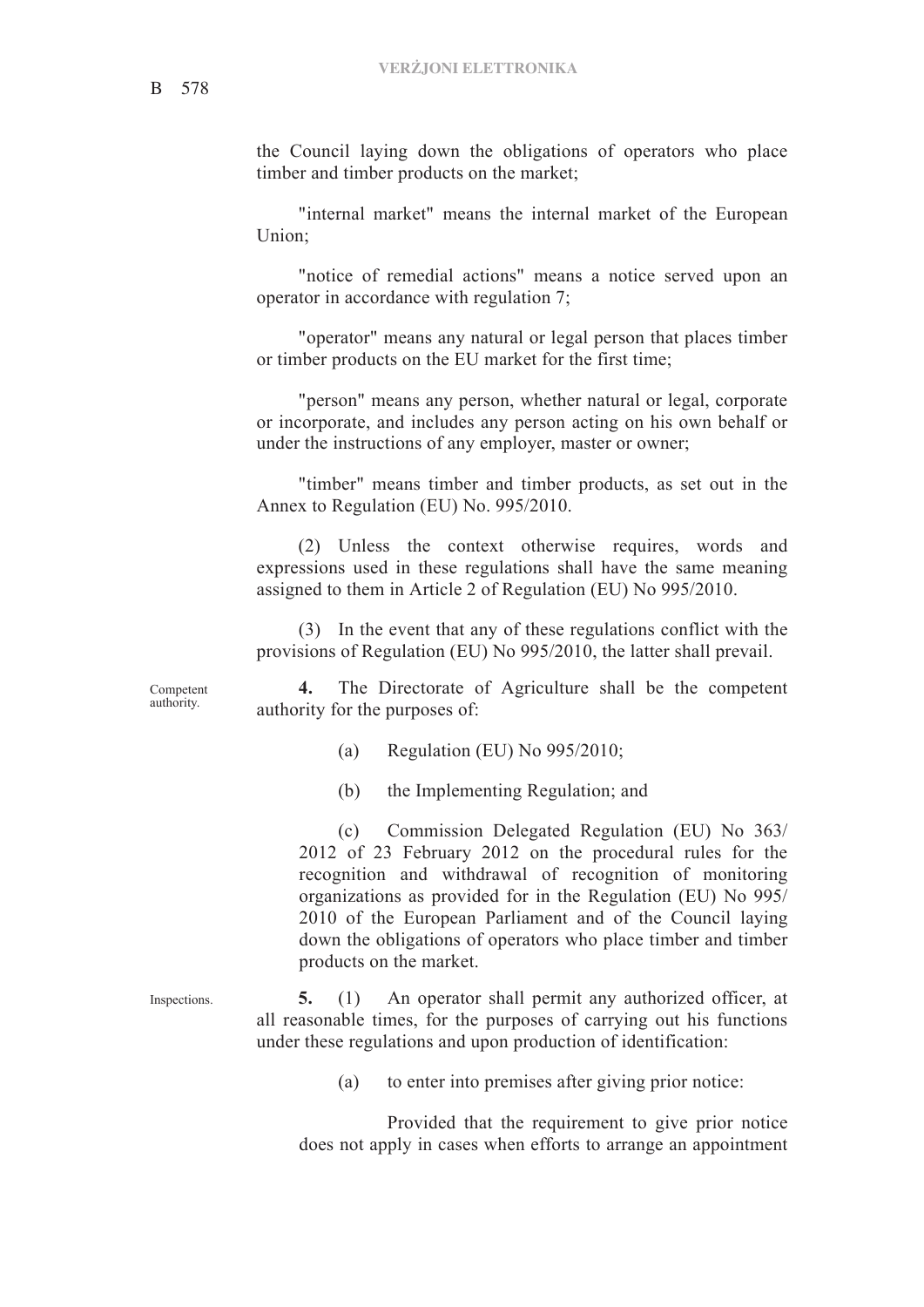have failed, or when such notice would defeat the purpose of the entry, or where there is reasonable suspicion that an offence against these regulations has been committed;

(b) stop and, or board any vehicle, vessel, aircraft or other means of transport that the officer has reasonable grounds to believe is transporting timber;

(c) inspect the premises, any plant, machinery or equipment, containers and timber found on the premises;

(d) have access to, examine and copy any documentation, records or other information to which these regulations may apply, in whatever form they are held, and remove them to enable them to be copied or require computer records to be produced in a form in which they may be easily accessed and taken away by the officer;

(e) take samples of any timber;

(f) carry out any examination, investigation or test; and

(g) take photographs, measurements or recordings.

(2) An operator shall provide all reasonable assistance to any authorized officer acting in terms of sub-regulation (1) and in particular shall:

(a) produce for inspection such document or record as may be required by such authorized officer;

(b) make available for examination any timber as may be required.

**6.** For the purposes of enforcing the provisions of these Assistance. regulations, the Director may request the assistance of members of the Police Force and of the Comptroller of Customs.

remedial

7. (1) Where the Director has reasonable cause to believe Notice of that any person has contravened or failed to comply with any  $\frac{\text{remedia}}{\text{actions}}$ provision of Articles 4 and 5 of Regulation (EU) No 995/2010 and Article 5 of the Implementing Regulation, the Director may serve in writing a notice of remedial actions, on such person in accordance with sub-regulation  $(2)$ .

(2) A notice of remedial actions served in terms of subregulation (1) shall specify: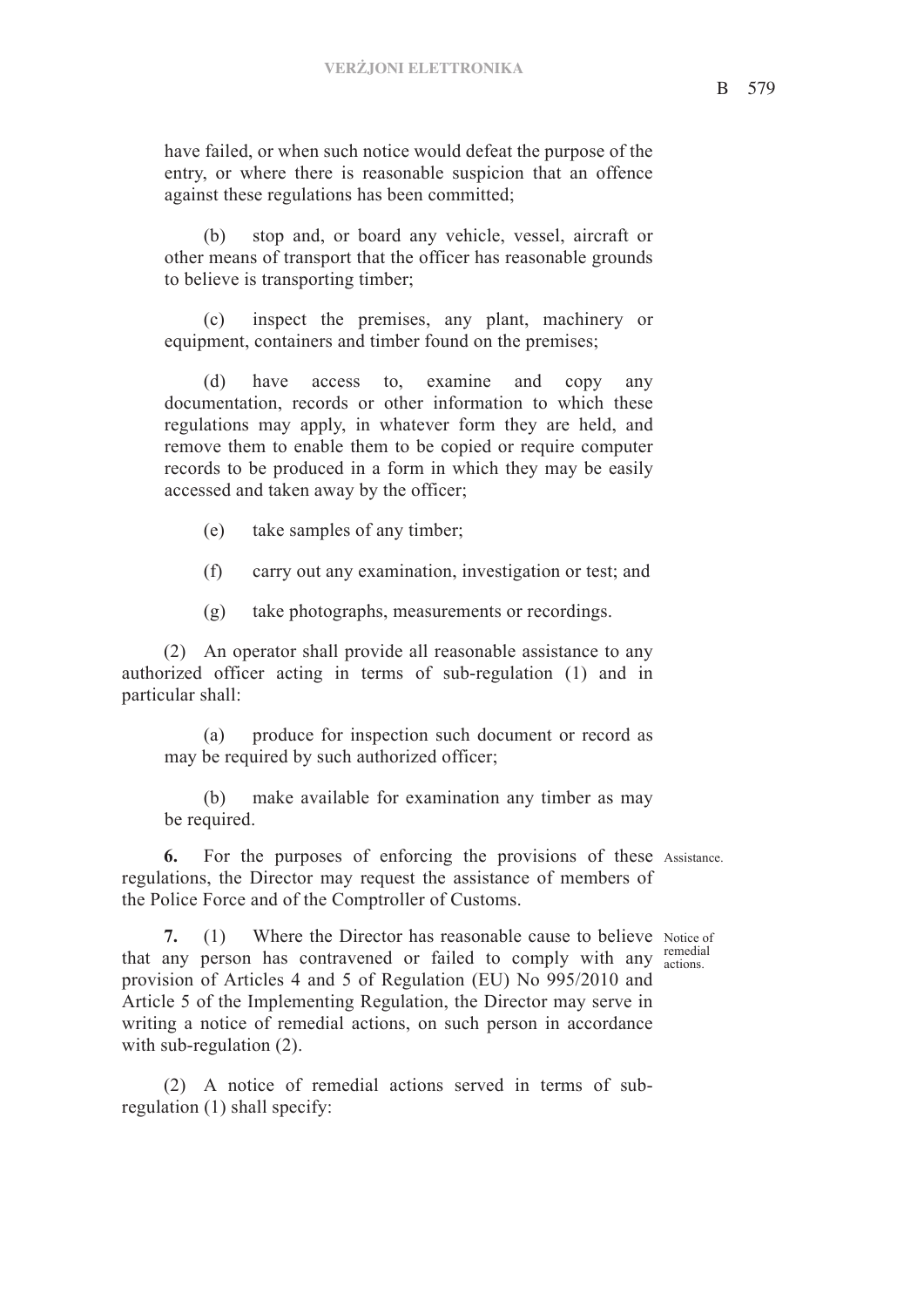(a) the nature of the offence;

(b) the facts upon which the allegation that an offence has been committed is based;

(c) the measures that, in the Director's opinion, must be taken in order to ensure compliance;

(d) the period within which any such measures must be taken, as is reasonable in the circumstances.

(3) In addition to the notice of remedial actions, the Director may, as an interim measure, prohibit the placing on the market of the timber until the remedial actions as specified in the notice are carried out:

Provided that the grounds for taking such measures shall be specified in the notice:

Provided further that an authorized officer may mark the timber subject to the notice of remedial actions in any way for identification purposes.

(4) Any notice of remedial actions sent by the Director shall be deemed to have been delivered and duly notified if it is physically delivered or sent by registered post to the person at his place of residence or business or place of work or postal address of such person.

Administrative penalties.

**8.** (1) Where any person fails to comply with a notice served in accordance with regulation 7 within the time specified therein, the Director may cause a notice in writing in accordance with sub-regulation (2) to be served on that person.

(2) A notice under sub-regulation (1) shall specify:

(a) the date and nature of the offence;

(b) a summary of the facts upon which the allegation that an offence has been committed is based (being a sufficient summary fully and fairly to inform the person of the allegation against him);

(c) any other matter (not being previous convictions) that the Director considers relevant to the imposition of a penalty; and

(d) the amount of the penalty due and, where the penalty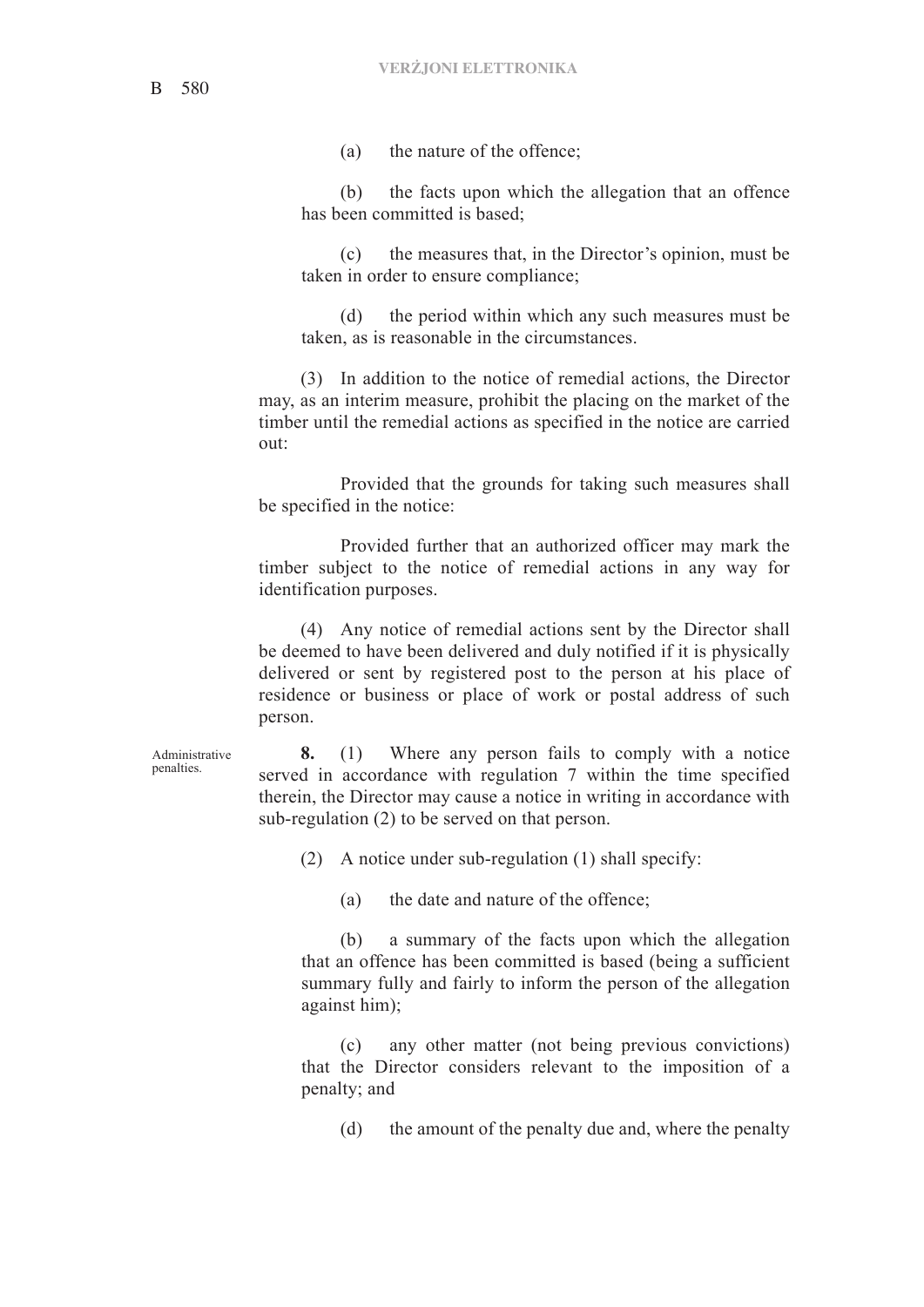due depends on a previous conviction, the date of such conviction,

and shall be endorsed on a statement setting out the provisions of this regulation.

(3) Any person on whom a notice under sub-regulation (1) is served may, within thirty days after such service, by notice in writing served on the Director, require that proceedings in respect of the alleged offence shall be dealt with by the Court, in which case the following provisions shall apply:

(a) no further proceedings shall be taken under this regulation by the Director; and

(b) nothing in this regulation shall be construed as preventing the institution of any proceedings in respect of the alleged offence or the conviction of the person for the offence by the Court or the imposition of any penalty or forfeiture under these regulations upon such conviction.

(4) Any person on whom a notice under sub-regulation (1) is served who does not wish that proceedings in respect of the alleged offence be dealt with by the Court may, within thirty days after such service, by notice in writing served on the Director:

(a) admit the offence;

(b) pay the amount of the penalty to the Director within thirty days after the penalty notice is served or after such subsequent period as the Director may determine; and

(c) take the necessary remedial actions to ensure conformity with these regulations.

(5) Where under this regulation a person admits an offence, the Director shall impose a monetary penalty on that person in respect of the offence amounting to one-third of the maximum penalty to which the person would be liable if he were convicted of the offence by the Court.

Code of Organization and Civil Procedure in the same manner as if it Cap. 12. (6) The penalty imposed under sub-regulation (5) shall be due as civil debt enforceable by the competent Court of civil jurisdiction in favour of the Government and the declaration by the person on whom the penalty is imposed that he admits the charge shall constitute an executive title for the purposes of article 253 of the were a judgement of the competent Court of civil jurisdiction.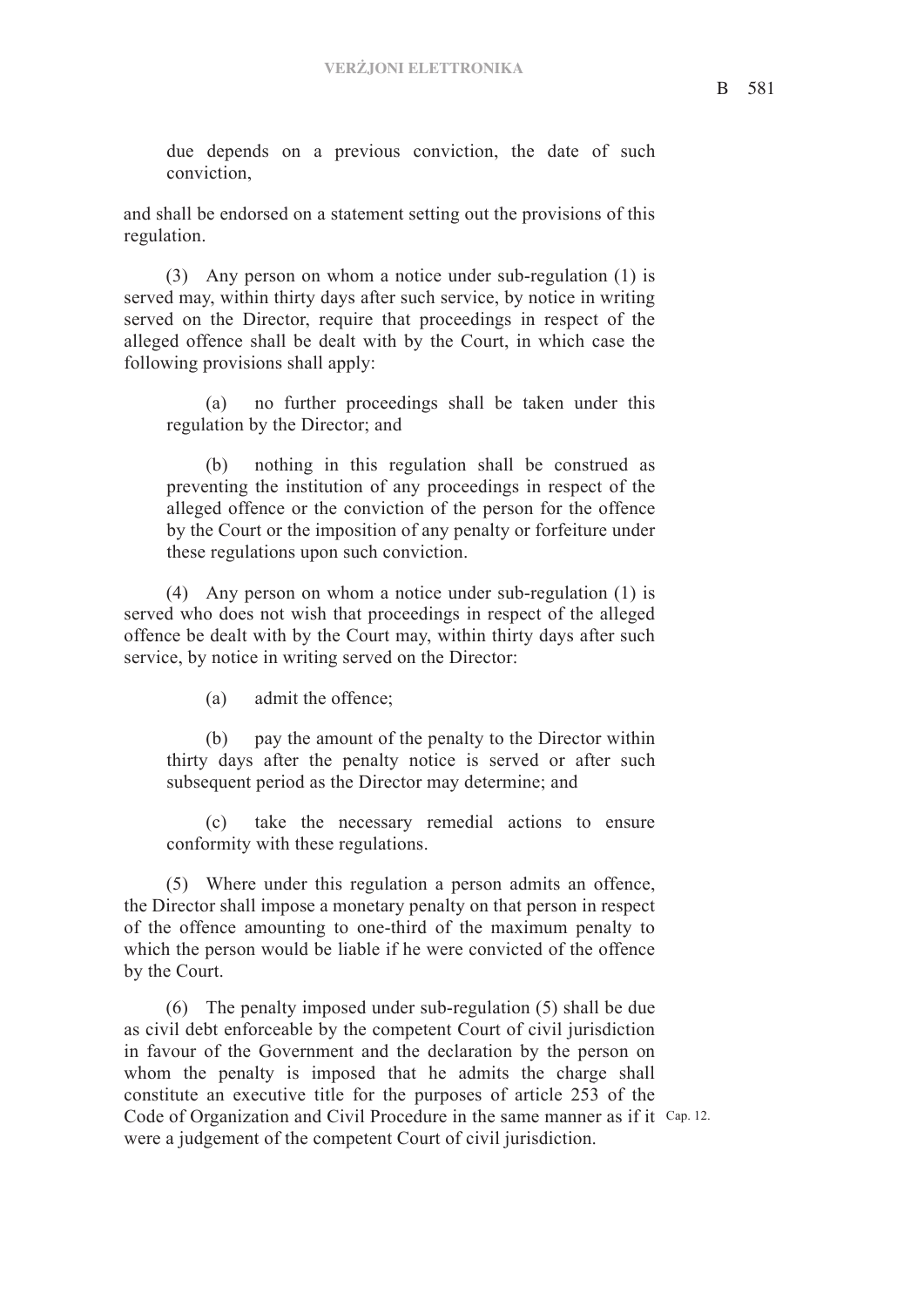(7) Notwithstanding any other provision of these regulations or of any other enactment, where an offence has been admitted under this article no charge may be laid in respect of the offence against any person by whom it has been admitted.

(8) Where a person on whom a notice under sub-regulation (1) is served does not, within thirty days after the notice is served on him, admit the offence, the Director shall institute proceedings or cause proceedings to be instituted before the Court in respect of the alleged offence.

**9.** (1) Any person shall be guilty of an offence under these regulations if he:

(a) fails to comply with the prohibition on placing illegally harvested timber on the market in accordance with Article 4(1) of Regulation (EU) No 995/2010;

(b) fails to comply with the obligation to exercise due diligence and maintain and regularly evaluate the due diligence system in accordance with Articles 4(2) and (3) of Regulation (EU) No 995/2010;

(c) fails to comply with the obligation of traceability in terms of Article 5 of Regulation (EU) No 995/2010;

(d) fails to comply with the record-keeping obligation in accordance with Article 5 of the Implementing Regulation;

(e) fails to comply or contravenes any provision of these regulations or fails to comply with any order lawfully given in terms of any provision of Regulation (EU) No 995/ 2010, the Implementing Regulation or these regulations;

(f) conspires or attempts, or aids, or abets, any other person by whatever means, including advertising, counselling or procurement to contravene the provisions of these regulations or to fail to comply with any such provisions, including any order lawfully given in terms of any of the provisions of these regulations, or to contravene any restriction, prohibition or requirement imposed by or under the said regulations;

(g) intentionally obstructs or causes the obstruction of any person acting in the proper exercise of his functions under these regulations and, or fails to allow an inspection authorized under these regulations;

(h) without reasonable cause, fails to give any person,

Offences and penalties.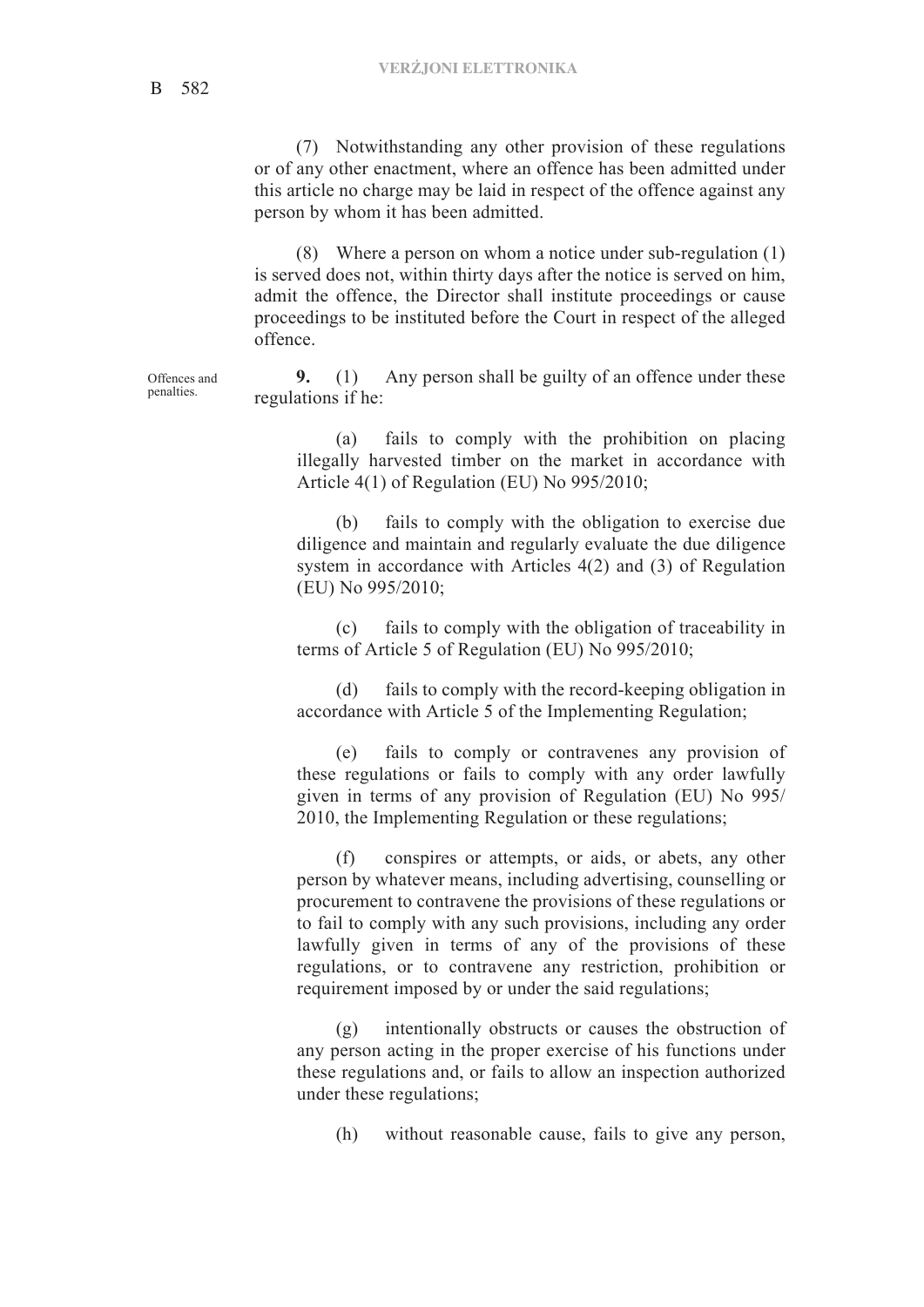acting in the exercise of his functions under these regulations, any assistance or information which he may be required to give under these regulations or any other law, or gives false or misleading information;

(i) alters, forges, counterfeits or destroys any document presented to or issued by the Director under these regulations.

(2) Any person who is found guilty of an offence against the provisions of these regulations shall, on conviction, be liable:

(a) on a first conviction relating to sub-regulation  $(1)(a)$ ,  $(b)$ ,  $(g)$ ,  $(h)$  and  $(i)$ , to a fine  $(multa)$  of not less than two thousand and five hundred euro  $(\epsilon 2, 500)$  but not exceeding twenty-five thousand euro ( $\epsilon$ 25,000);

(b) on a first conviction relating to sub-regulation (1)(c), (d), (e) and (f), to a fine (*multa*) of not less than one thousand and five hundred euro  $(€1,500)$  but not exceeding five thousand euro  $(65,000)$ ;

(c) on a second or subsequent convictions, to a fine (*multa*) of not less than two thousand and five hundred euro  $(\text{\textsterling}2,500)$  but not exceeding fifty thousand euro ( $\text{\textsterling}50,000$ ).

(3) Where any person is convicted of an offence against these regulations, the Court may in addition to any other penalty that it may impose:

(a) order that the timber and any other goods or things to which the offence relates be forfeited to the Government and if so forfeited shall be disposed of in such a manner as the Court may determine on the advice of the Director;

(b) suspend for a period as the Court may deem proper, not being less than one month, any licence or permit held by the offender and related to any trade or business to which the offence relates;

(c) impose an additional fine equivalent to the estimated economic benefit which the convicted person derived from the commission of the offence or would have derived had the offence remained undetected; and

(d) sentence the offender to imprisonment for a term of not less than thirty days and not exceeding two years.

(4) In respect of proceedings for any offence charged against